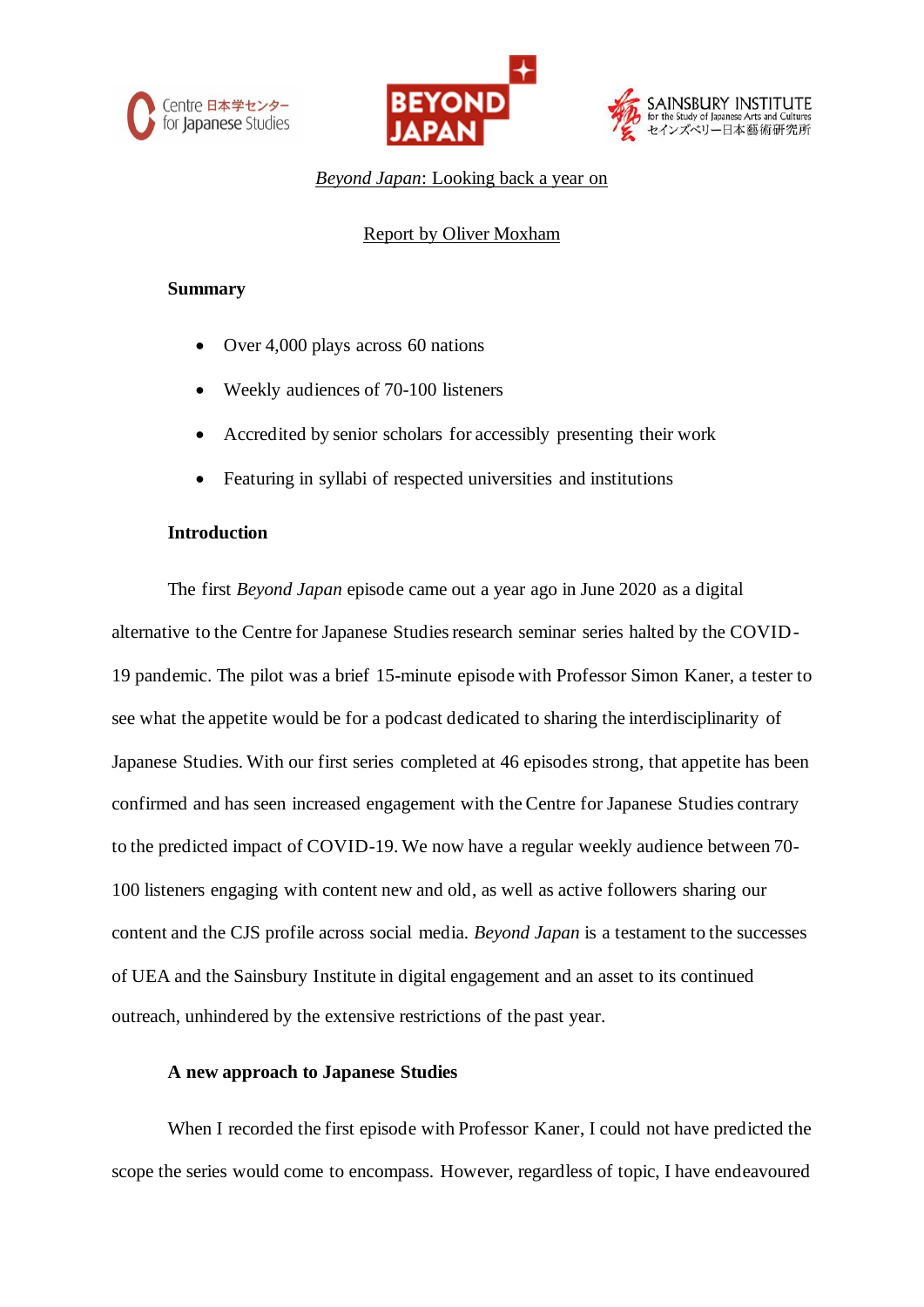





to have at least one question in every episode which places the topic beyond the context of Japan, whether in the broader discipline or in a transnational sense. I was inspired to take this approach from going to Japan-related conferences and being overwhelmed with the sheer range of topics, yet finding that when I shared with non-academic colleagues that I studied Japan they would assume my interests were based in such stereotypical topics as anime, samurai and so on. Ultimately, I wanted to convey that Japanese Studies is not actually limited to Japan, but rather turns Japan into a launching pad for topics which cover globally important issues which anyone would find pretty fascinating if they could get past the stereotypes. With 46 episodes covering topics from the anthropology of hauntings to the identity politics of cross-dressing to debates of race and belonging, the first series of *Beyond Japan* has shown the myriad of issues both popular and unknown that can be unpacked in a half-hour discussion on a Japanese case study.

## **A global, diverse audience**



*Beyond Japan* has taken the cutting-edge research presented at the research seminar series beyond the originally localised audience to listeners across the world. As of September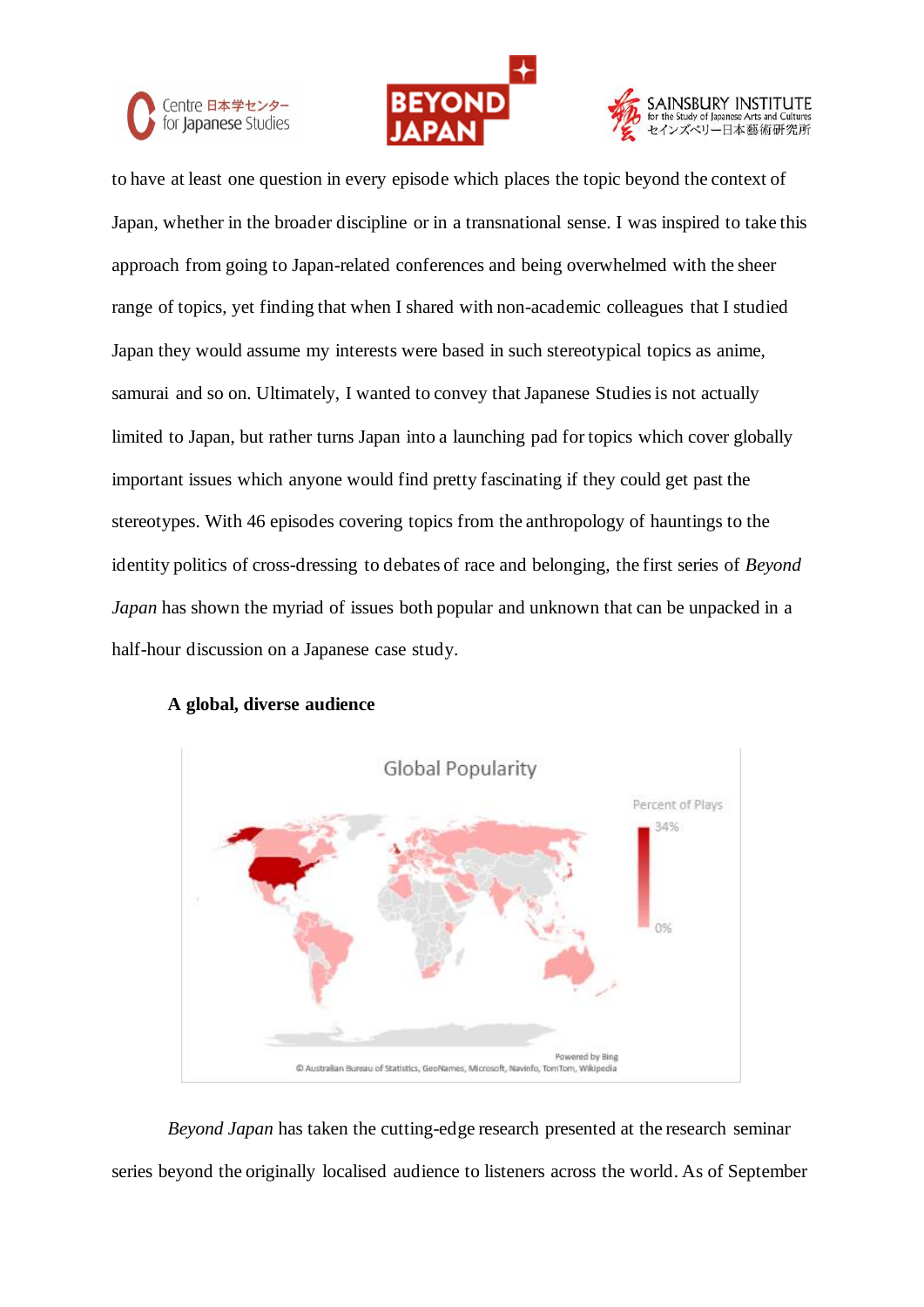





2021, *Beyond Japan* episodes have been played over 4,000 times by listeners in 60 nations,

our top 3 being:

| 1) United States of America | (33%) |
|-----------------------------|-------|
| 2) United Kingdom           | (28%) |
| 3) Japan                    | (13%) |

Our listeners also come from all ages and backgrounds, appealing to both men and women in equal measure and holding popularity across a range of age groups:



This wide reach is credited to the wide availability of *Beyond Japan*. It is currently accessed across 8 platforms, the most popular being Apple Podcasts, Spotify and Anchor: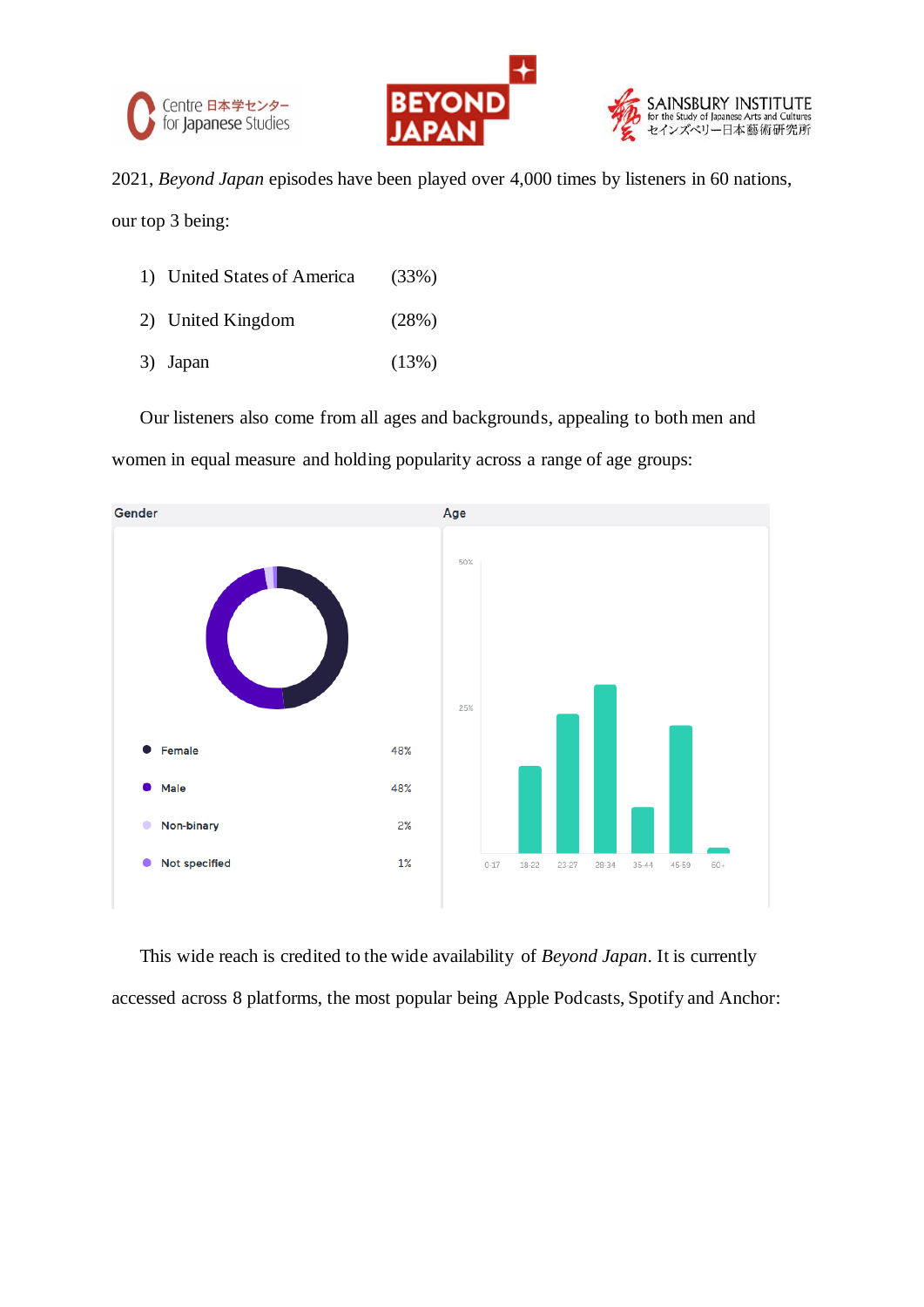







*Beyond Japan* is also available on the CJS YouTube channel to maximise outreach to those unfamiliar with podcast servers. This has seen the channel gain 114 subscribers, 3,300 views and 327 hours of viewing time over the past year, an undeniable success in increasing the online presence of Japanese Studies in Norwich.

### **Feedback**

For this report, I reached out to all former interviewees of the podcast to ask their opinion of the series and I was overwhelmed by the outpouring of positive feedback I received . The full list of feedback is available at the end of this report, but I have highlighted some key notes in this section.

#### *Beyond Japan in syllabi*

A number of guests mentioned in their reviews that *Beyond Japan* is not just a great resource for the lay listener, but for budding academics also. This value has been recognised by lecturers at such respected institutions as the University of Sheffield and Oxford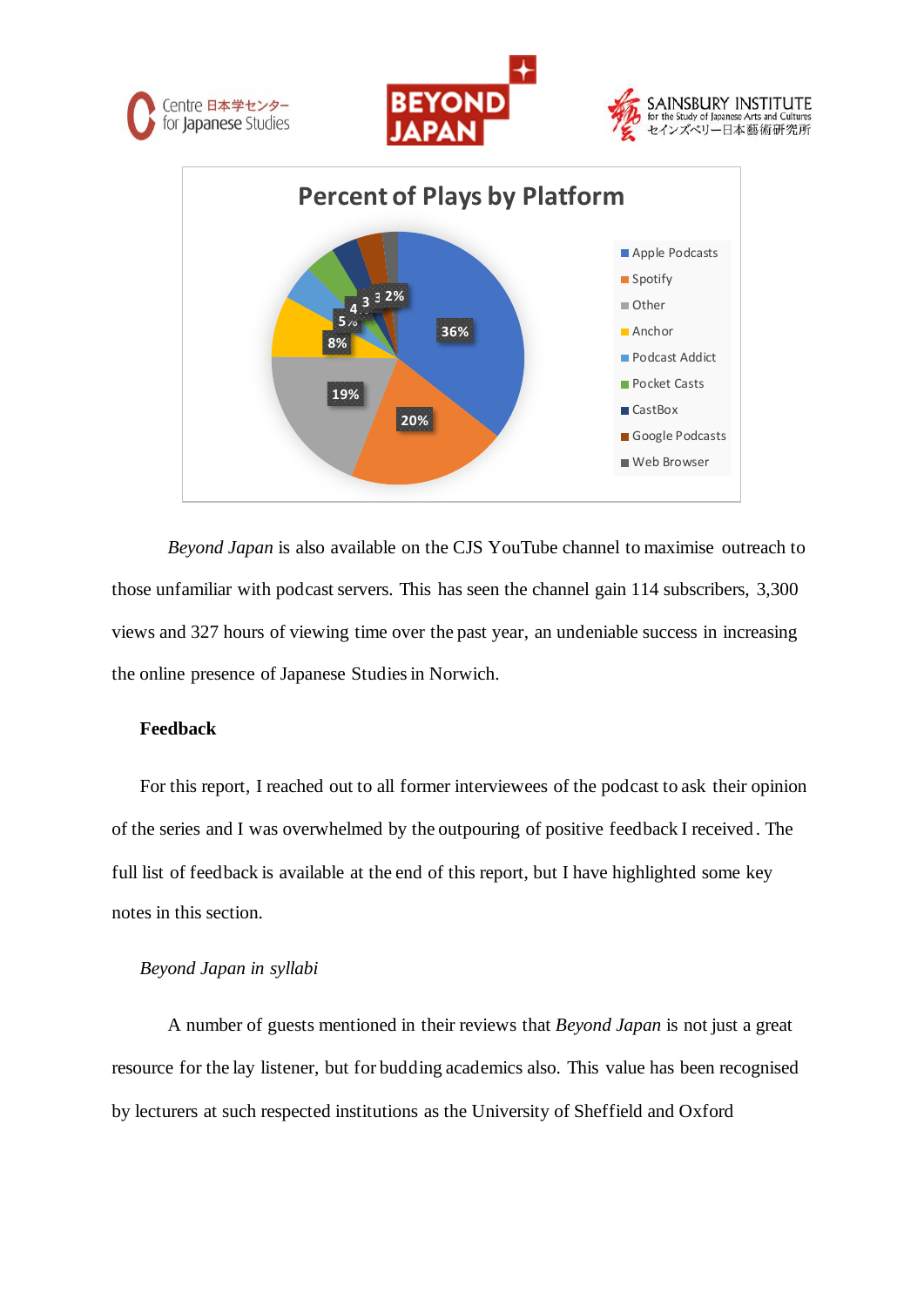





University, where it is currently recommended to students studying Japan from a range of

perspective:

*"Podcast episodes have been helpful in teaching students at Sheffield more about the process of academic research, as the questions developed often asked details that are not apparent in published work."*

Dr Jamie Coates, Lecturer in East Asian Studies & Director for Undergraduate Studies, University of Sheffield

*"I have listed* Beyond Japan *as a potential resource in my Oxford University MSc/MPhil syllabus on Japanese politics."*

Dr Giulio Pugliese, Lecturer in Japanese Politics and International Relations, Oxford School of Global and Area Studies

*"I also know of at least one class that assigned the podcast as optional "reading" when I guestlectured for them, so it's circulating back to the classroom as well!"*

*"I listen regularly and could certainly see myself using these podcasts in my teaching as well."*

Professor Bryan Lowe, Assistant Professor of Religion, Princeton University

Dana Mirsalis, PhD Candidate, Harvard University

*Benefitting researchers through publicity and accessibility*

A trend that became apparent from reviews was the unexpected benefits guests

personally experienced following the publication of their episode, ranging from invitations to

publish research to forming new connections with fellow researchers. The podcast format of

*Beyond Japan* provides exceptional publicity and accessibility, allowing researchers to

branch out from immediate associates: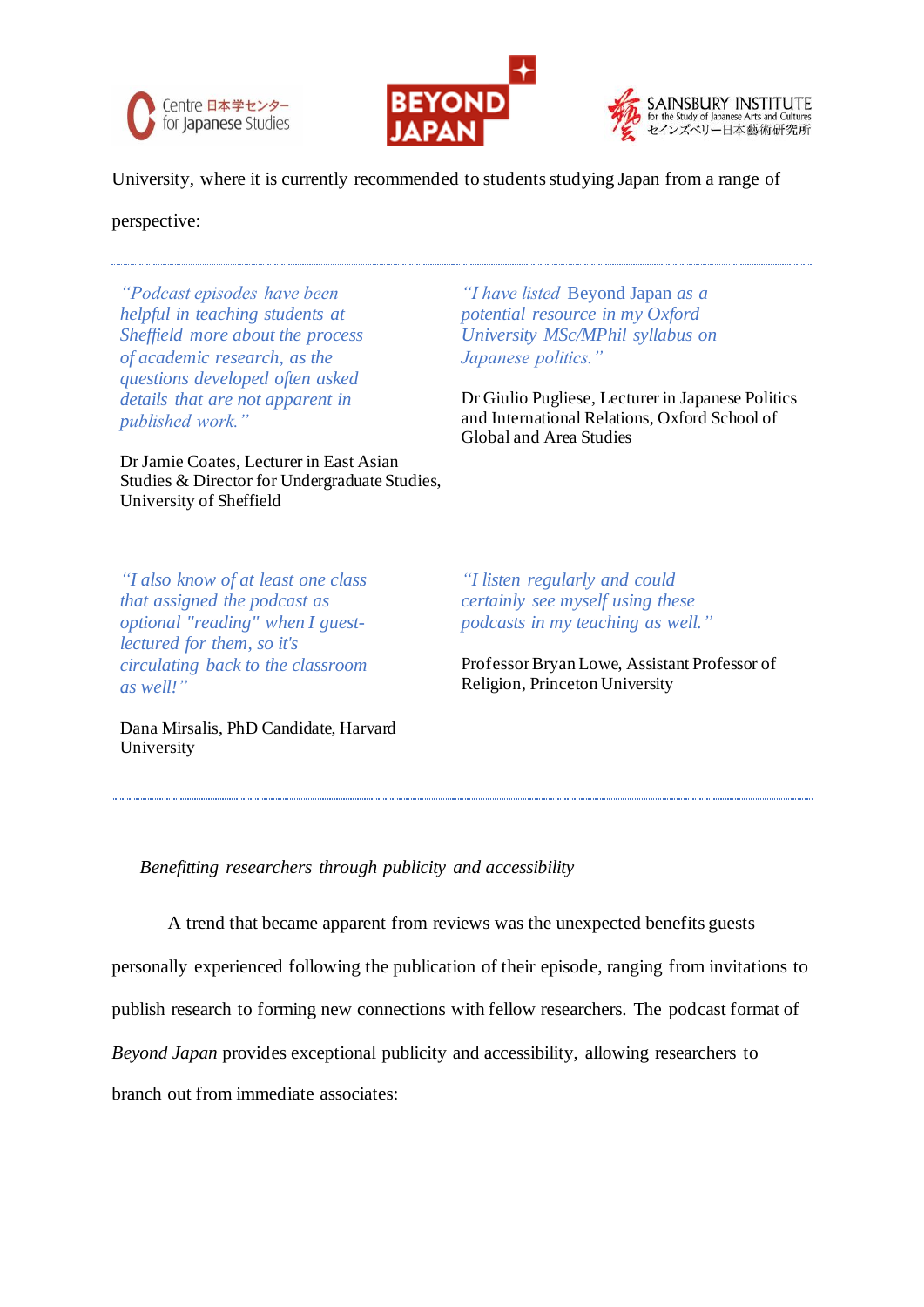





*"I was pleased to receive feedback from a number of people about the episode, helping me to form new connections with researchers in the field."*

### Professor David Rear, Assistant Professor at Chuō University

*"At a time when public engagement is becoming more important in academia, the* Beyond Japan *podcast sets an example of how to do public engagement right."*

Dr Michael Tsang, Leverhulme Postdoctoral Fellow, School of Modern Languages, Newcastle University

*"I think* Beyond Japan *has a great series of interviews so far and it seems to me that there is really a demand for this kind of public research dissemination, not least among undergraduate and postgraduate students in Japanese studies."*

Dr Aike Rots, Associate Professor in Asian Studies, University of Oslo

*"Following the release of your interview with me, I was invited to screen my documentary film at several new venues and heard that some of my published work had been incorporated into teaching programs in Europe.*

*Overall, the experience of the podcast was very helpful for attracting more interest in the issue of migration in Japan and reached new unexpected audiences."*

Dr Jamie Coates, Lecturer in East Asian Studies & Director for Undergraduate Studies, University of Sheffield

*"*Beyond Japan *has quickly emerged as one of the best podcasts in Japanese studies. The podcast makes cutting edge research accessible to a broad audience."*

Professor Bryan Lowe, Assistant Professor of Religion, Princeton University

## **Where Next: The Future of** *Beyond Japan*

Over the COVID-19 pandemic, I am proud to have assisted CJS and the Sainsbury

Institute in proving there is a clear appetite for academic research amongst the wider public

as long as it is readily accessible. Through converting CJS seminars into webinars and taking

the Sainsbury Institute Third Thursday lecture series and Ishibashi Summer Programmes

online, we have been overwhelmed by the global response and consistent participation.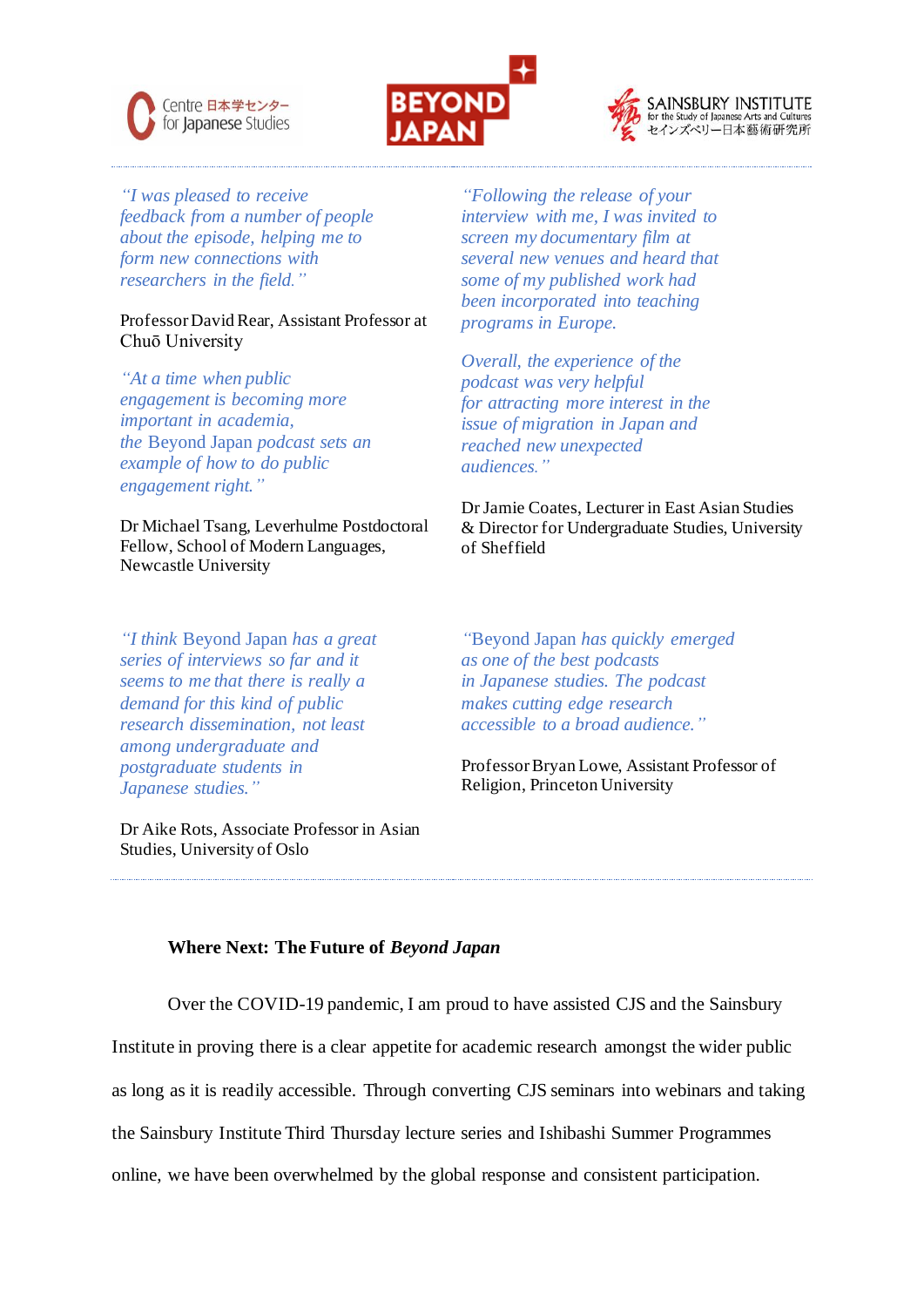





*Beyond Japan* has homed in on the advantages of presenting the human side of research by disseminating the latest research into digestible, half-hour conversations, attracting curious members of the public as well as students and fellow academics at all stages in their career. The podcast has gone beyond its initial goal as a supplement for the CJS research seminar series, instead engaging both scholars of Japan and the general public on a global level with a growing base keen for more. We have been credited as one of the very few podcasts producing such content on a professional level and this innovation has placed Norwich at the digital heart of Japanese Studies nationally, if not globally. With the support of the Sainsbury Institute, *Beyond Japan* will continue to deliver cutting-edge research as high-quality, publicfacing content for the foreseeable future.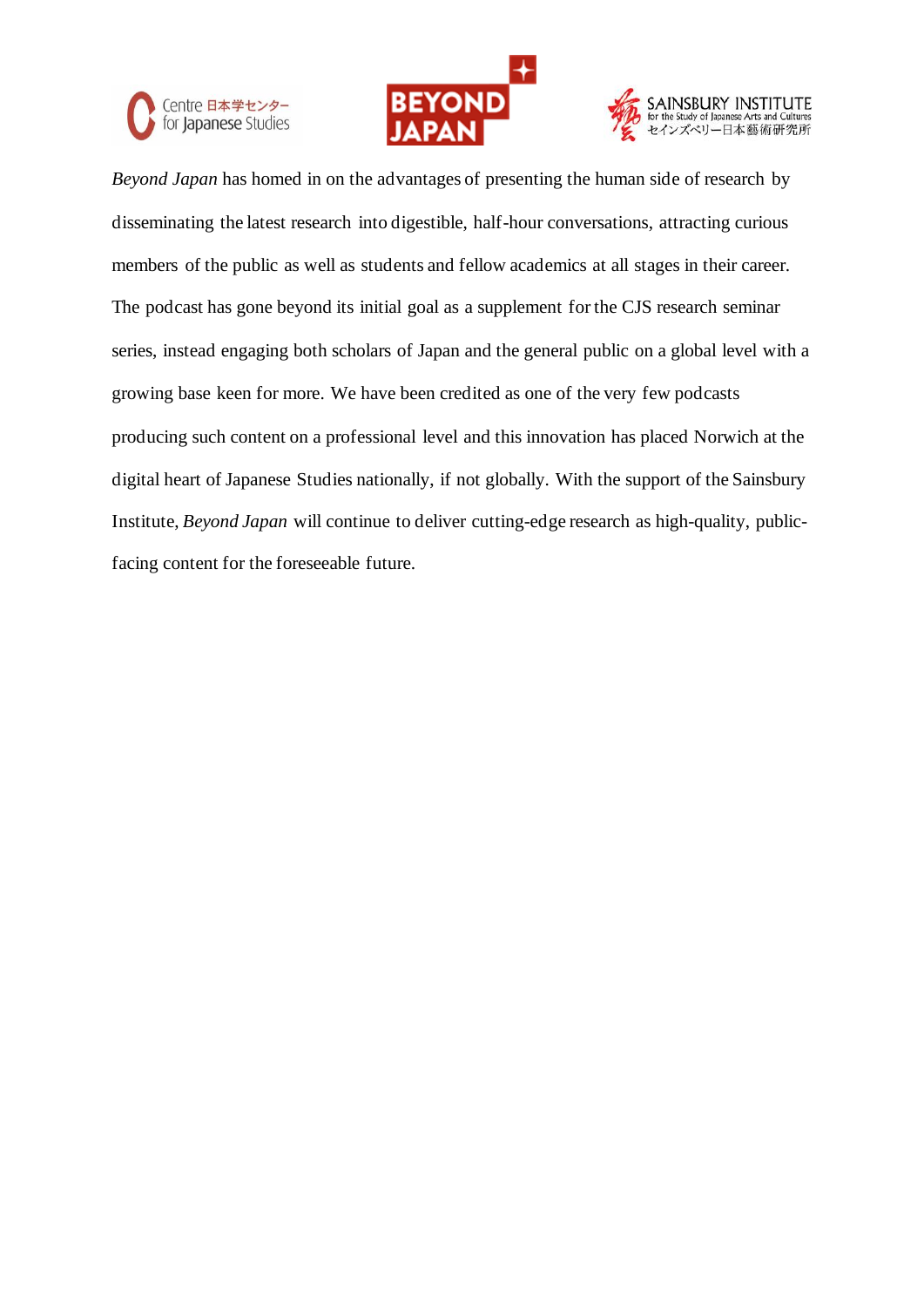





# **Full reviews**

| <b>Name</b>       | <b>Title</b>         | Quote                                                   |
|-------------------|----------------------|---------------------------------------------------------|
|                   |                      |                                                         |
| Dr Dolores        | Research affiliate   | "I have no suggestions to make for improvement,         |
| Martinez          | at the University of | just some positive things to say about the experience.  |
|                   | Oxford's             | Oliver prepped me well, he gave me the time to talk     |
|                   | Anthropology         | as much as I needed, and he listened very well. The     |
|                   | department           | edit was brilliant, I say that because I couldn't think |
|                   |                      | of what he cut from what we had discussed. All of       |
|                   |                      | that points to a great experience."                     |
|                   |                      |                                                         |
|                   |                      |                                                         |
| Dr Michael        | Leverhulme           | "Beyond Japan gave me and my research an                |
| <b>Tsang</b>      | Postdoctoral         | opportunity to reach a broader audience on multiple     |
|                   | Fellow,              | platforms that a traditional academic publication       |
|                   | School of Modern     | could not. Oliver's interview questions gave the        |
|                   | Languages,           | podcast a flexible structure within which I had         |
|                   | Newcastle            | plenty of room to discuss what I wanted. Making         |
|                   | University           | podcasts available on Spotify was also a strategic      |
|                   |                      | move well done. At a time when public engagement        |
|                   |                      | is becoming more important in academia,                 |
|                   |                      | the Beyond Japan podcast sets an example of how to      |
|                   |                      | do public engagement right. I look forward to seeing    |
|                   |                      | the channel grow further."                              |
|                   |                      |                                                         |
|                   |                      |                                                         |
| Warren A.         | PhD Candidate,       | "I was delighted to appear on the Beyond Japan          |
| <b>Stanislaus</b> | University of        | podcast in 2020 to discuss the reaction to BLM in       |
|                   | Oxford (Faculty of   | Japan and Afro-Japanese exchanges. As one of few        |
|                   |                      | Japan Studies focused podcasts coming out of the        |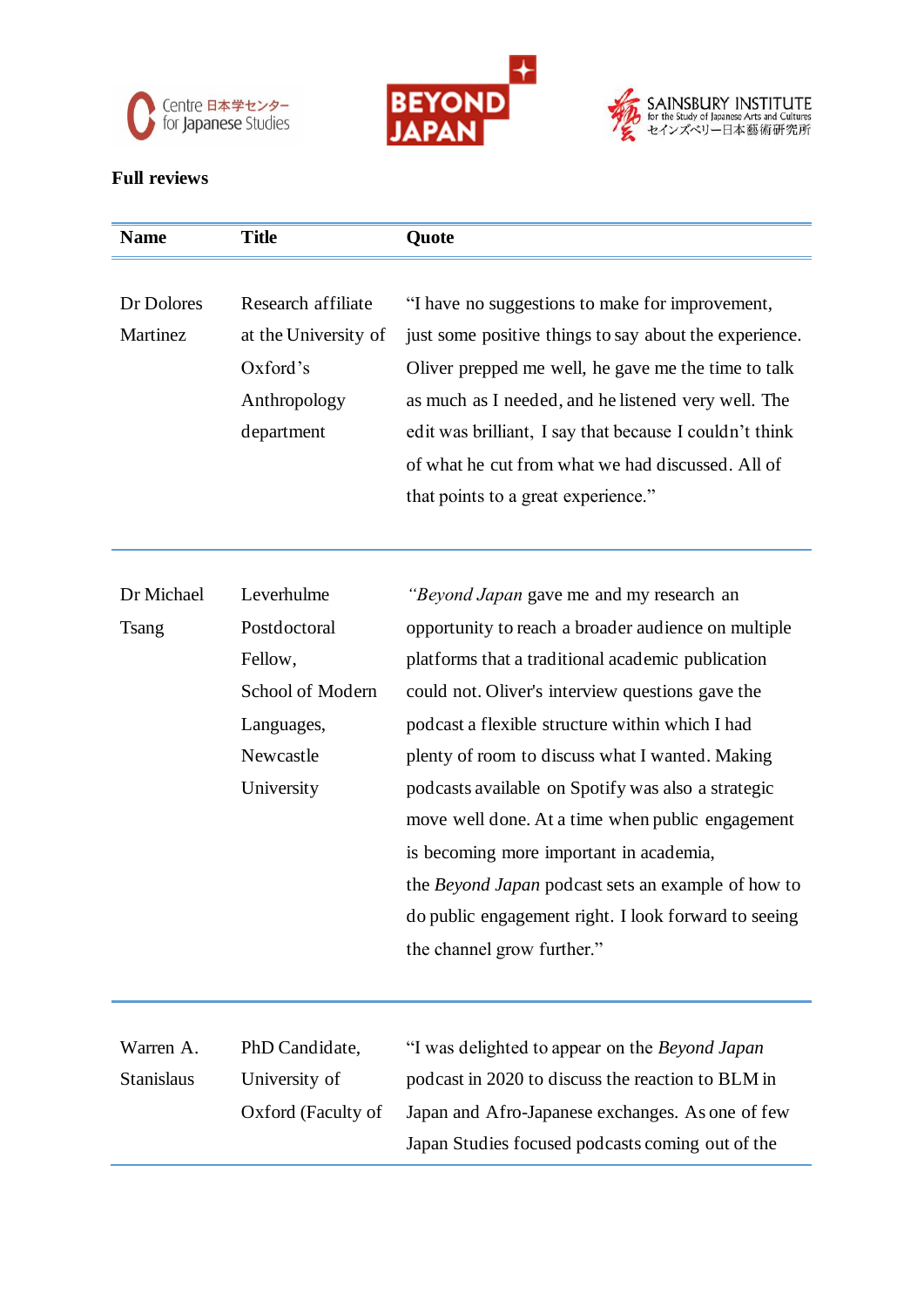





| <b>Name</b> | <b>Title</b>        | Quote                                                 |
|-------------|---------------------|-------------------------------------------------------|
|             | History and         | UK, I believe the podcast has a significant role to   |
|             | Pembroke College)   | play in showcasing the work of scholars at British    |
|             | Associate Lecturer, | institutions. Indeed, as a young scholar of colour, I |
|             | Rikkyo University   | especially value the podcast's commitment to          |
|             | (Global Liberal     | continuously highlighting a diversity of research and |
|             | Arts Program)       | researchers."                                         |
|             |                     |                                                       |

| Dr Giulio | Lecturer in          | "I am a devoted listener of the Beyond Japan           |
|-----------|----------------------|--------------------------------------------------------|
| Pugliese  | Japanese Politics    | podcast and have had the good fortune of               |
|           | and International    | participating once as a speaker. The podcast's range   |
|           | Relations, Oxford    | is diverse and the host, Oliver Moxham, always         |
|           | School of Global     | proves to be abreast of the debate and an engaging     |
|           | and Area Studies     | conversationalist. I have listed Beyond Japan as a     |
|           |                      | potential resource in my Oxford University             |
|           |                      | MSc/MPhil syllabus on Japanese politics."              |
|           |                      |                                                        |
|           |                      |                                                        |
| Prof Hugo | Professor of Japan's | "What has struck me is the range of subjects covered   |
| Dobson    | International        | and voices included - very impressive and makes the    |
|           | <b>Relations</b> at  | case for Japanese Studies as a vibrant and relevant    |
|           | University of        | field of study."                                       |
|           | Sheffield            |                                                        |
|           |                      |                                                        |
|           |                      | "Beyond Japan has been a really helpful forum for      |
| Dr Jamie  | Lecturer in East     | learning about what colleagues in Japanese studies     |
| Coates    | <b>Asian Studies</b> | are up to, as well as attracting wider interest for my |
|           |                      | own research.                                          |
|           |                      |                                                        |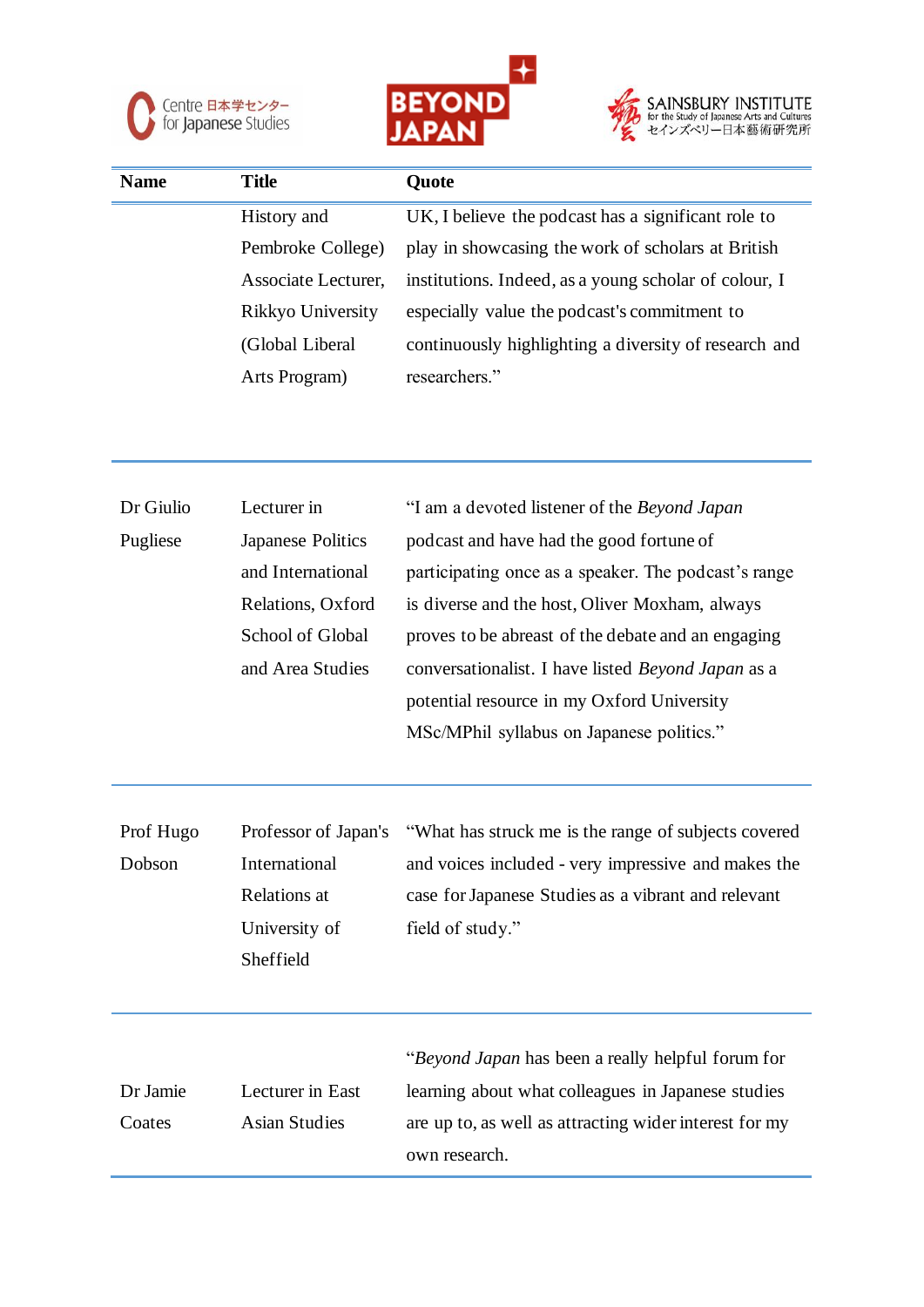





| <b>Name</b> | <b>Title</b>  | Quote                                                  |
|-------------|---------------|--------------------------------------------------------|
|             | Director for  | Following the release of your interview with me, I     |
|             | Undergraduate | was invited to screen my documentary film at           |
|             | Studies at    | several new venues and heard that some of my           |
|             | University of | published work had been incorporated into teaching     |
|             | Sheffield     | programs in Europe.                                    |
|             |               | Overall, the experience of the podcast was very        |
|             |               | helpful for attracting more interest in the issue of   |
|             |               | migration in Japan and reached new unexpected          |
|             |               | audiences.                                             |
|             |               | Other podcast episodes have been helpful in teaching   |
|             |               | students at Sheffield more about the process of        |
|             |               | academic research, as the questions developed often    |
|             |               | asked details that are not apparent in published work. |
|             |               | This demonstrates the importance of podcasts and       |
|             |               | similar forms of dissemination."                       |
|             |               |                                                        |

| Dr Andrew  | <b>Assistant Professor</b> | "I enjoyed appearing on <i>Beyond Japan</i> very much. |
|------------|----------------------------|--------------------------------------------------------|
| Littlejohn | of Cultural                | Forums like it help to expose our research to          |
|            | Anthropology and           | audiences that might not otherwise read it--like       |
|            | Development                | my mother, who said after listening, "I finally        |
|            | Sociology at               | understand what you are doing!" I found the            |
|            | Leiden University          | questions very interesting and the process well-       |
|            |                            | organized. Oliver was great with communication         |
|            |                            | both before and after. In short, a lovely experience   |
|            |                            | and great forum for sharing our work with wider        |
|            |                            | audiences."                                            |
|            |                            |                                                        |

Dana Mirsalis PhD Candidate, Harvard University "I really appreciated getting the chance to participate in the podcast, both because it's always nice to be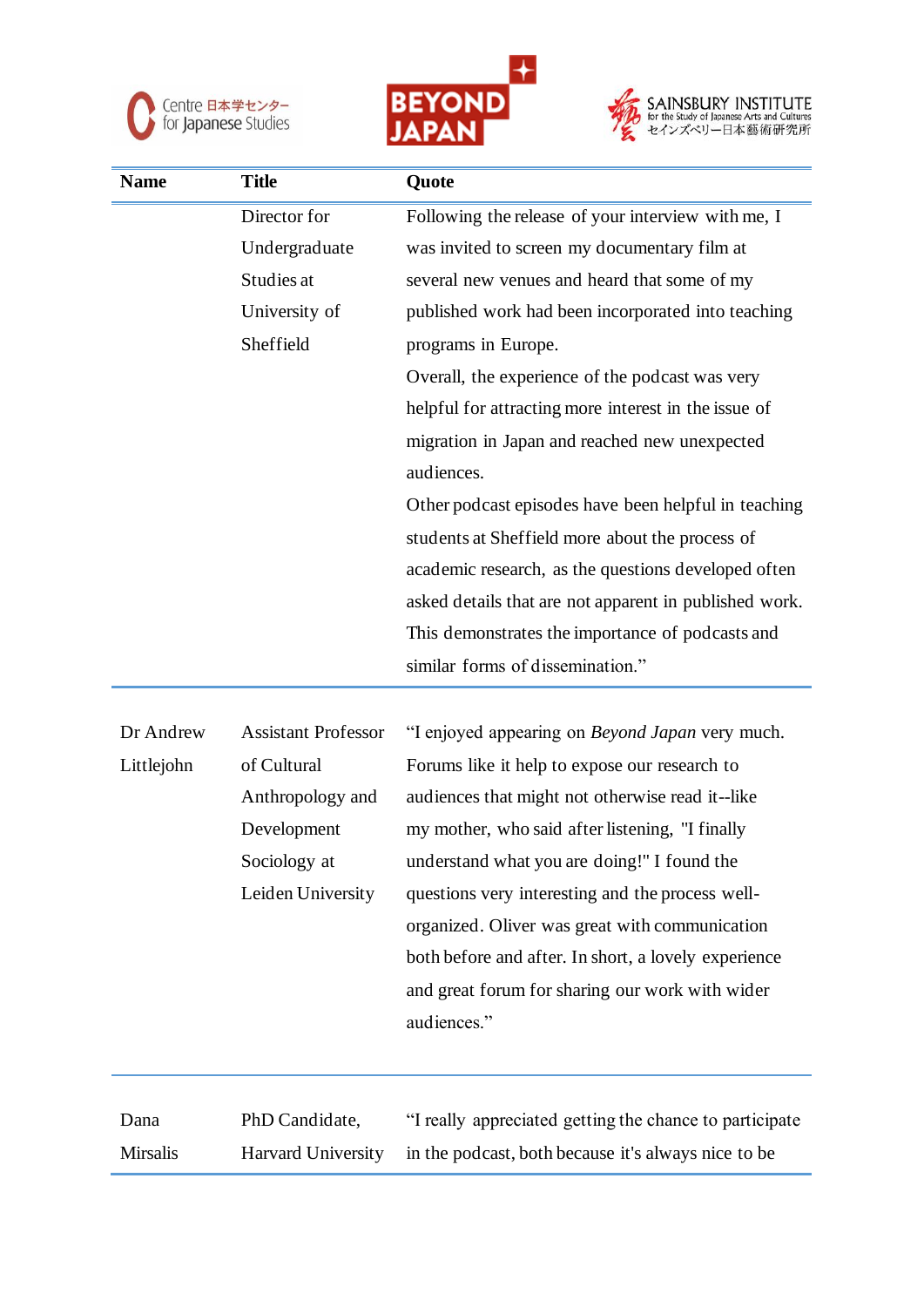





| <b>Name</b> | <b>Title</b>               | Quote                                                  |
|-------------|----------------------------|--------------------------------------------------------|
|             |                            | able to talk about my research and because I think     |
|             |                            | it's valuable to be able to explain my area of         |
|             |                            | specialty to a general audience (from both a           |
|             |                            | pedagogical standpoint and from a "people who          |
|             |                            | aren't academics know about this now!" reach-of-a-     |
|             |                            | podcast standpoint). I also know of at least one class |
|             |                            | that assigned the podcast as optional "reading" when   |
|             |                            | I guest-lectured for them, so it's circulating back to |
|             |                            | the classroom as well! It's also been nice to have as  |
|             |                            | a listener, since it allows me to sample a bunch of    |
|             |                            | different scholars' research without having to read a  |
|             |                            | lot (which has been a lifesaver for my severely        |
|             |                            | screen-strained eyes during COVID)."                   |
|             |                            |                                                        |
| Prof David  | <b>Assistant Professor</b> | "I was very honoured to be invited on the Beyond       |
| Rear        | at Chuō University         | Japan podcast, which is rapidly gaining an audience    |
|             |                            | around the world. Oliver was extremely professional    |
|             |                            | in his approach, being both thorough in his            |
|             |                            | preparation and also very responsive to suggestions.   |
|             |                            | I really enjoyed our conversation together on the      |
|             |                            | podcast. It forced me to clarify and re-think several  |
|             |                            | of my own ideas as I articulated them in a format      |
|             |                            | that is relatively unusual in the academic world. I    |
|             |                            | was also pleased to receive feedback from a number     |
|             |                            | of people about the episode, helping me to form new    |
|             |                            | connections with researchers in the field. I           |
|             |                            | thoroughly recommend the podcast to anyone             |

interested in the study of Japan and hope for its

continuing success."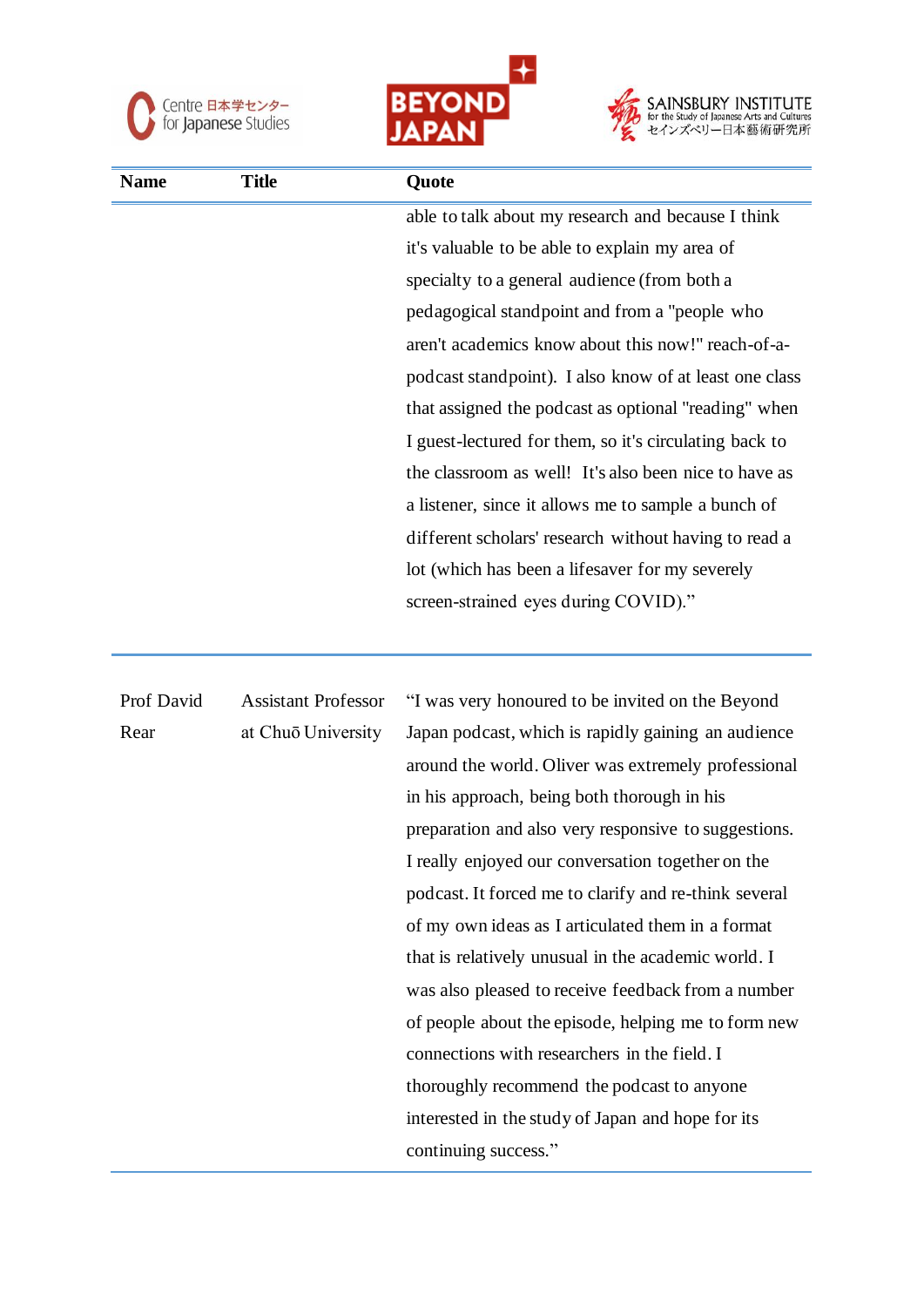





| <b>Name</b>         | <b>Title</b>                                                            | Quote                                                                                                                                                                                                                                                                                                                                                                                             |
|---------------------|-------------------------------------------------------------------------|---------------------------------------------------------------------------------------------------------------------------------------------------------------------------------------------------------------------------------------------------------------------------------------------------------------------------------------------------------------------------------------------------|
|                     |                                                                         |                                                                                                                                                                                                                                                                                                                                                                                                   |
| Prof Bryan<br>Lowe  | <b>Assistant Professor</b><br>of Religion at<br>Princeton<br>University | "Beyond Japan has quickly emerged as one of the<br>best podcasts in Japanese studies. The podcast<br>makes cutting edge research accessible to a broad<br>audience. It has exposed listeners to a diverse range<br>of speakers covering topics from across disciplines<br>and time periods. I listen regularly and could<br>certainly see myself using these podcasts in my<br>teaching as well." |
| Dr Enrico<br>Crema  | University of<br>Cambridge                                              | "It was a great experience, and a truly great outreach<br>initiative to be part of. Japanese is often associated<br>with stereotypes, and I think Beyond Japan does a<br>great job breaking this by having such a wide range<br>of speakers. Looking forward to a 'second season'!"                                                                                                               |
| Dr Iza<br>Kavedžija | Senior Lecturer in<br>Anthropology,<br>University of<br>Exeter          | "It was a real pleasure to participate in the Beyond<br>Japan podcast. Oliver is a fantastic host, clearly well<br>prepared, yet able to steer the conversation in such a<br>way that it unfolded with a sense of spontaneity and<br>excitement. I really enjoyed the experience."                                                                                                                |
| Dr Aike Rots        | <b>Associate Professor</b><br>in Asian Studies,<br>University of Oslo   | "I think <i>Beyond Japan</i> has a great series of<br>interviews so far and it seems to me that there is<br>really a demand for this kind of public research<br>dissemination, not least among undergraduate and                                                                                                                                                                                  |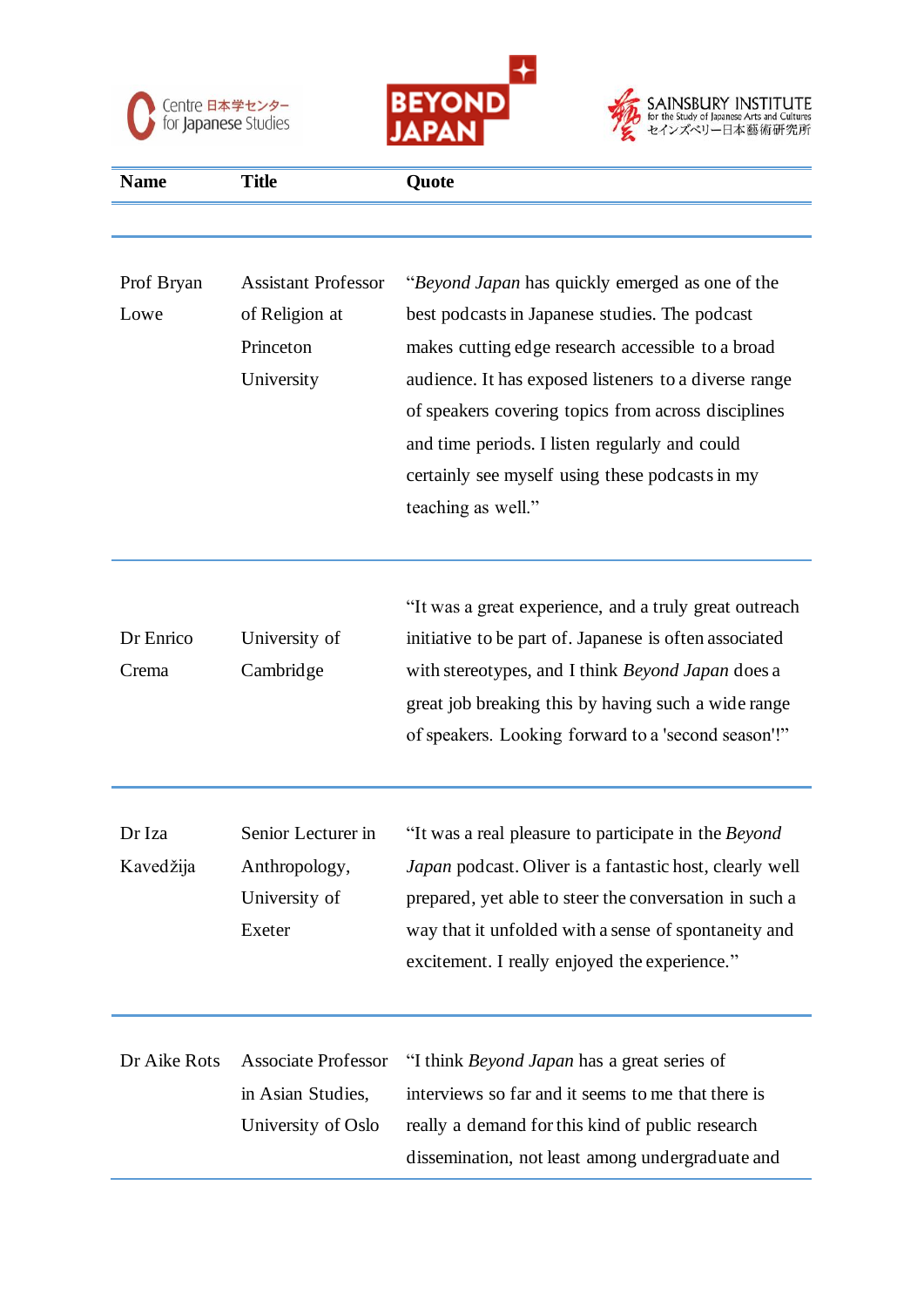





| <b>Name</b> | Title | <b>Ouote</b>                                        |
|-------------|-------|-----------------------------------------------------|
|             |       | postgraduate students in Japanese studies. Oliver's |
|             |       | questions were very good and addressed important    |
|             |       | issues."                                            |

| Prof Andera | <b>Associate Professor</b> | "I thoroughly enjoyed our conversation. First,            |
|-------------|----------------------------|-----------------------------------------------------------|
| De Antoni   | of Cultural                | having the questions in advance helped me frame my        |
|             | Anthropology at            | answers in terms of time and of understandability. I      |
|             | Ritsumeikan                | thought that the questions were very much to the          |
|             | University                 | point and, while we were recording, I was grateful        |
|             |                            | for your kindness in giving me the space and time         |
|             |                            | that I needed to elaborate and explain my arguments       |
|             |                            | in a way that was as accessible to non-specialists as     |
|             |                            | possible. This was something of the greatest              |
|             |                            | importance to me, given that my research touches          |
|             |                            | upon very delicate issues such as discrimination and,     |
|             |                            | at the same time, it can easily be spectacularised by     |
|             |                            | sensationalistic takes on haunting and spirit             |
|             |                            | possession. I had such experiences when I                 |
|             |                            | collaborated with the media - both in Japan and in        |
|             |                            | the EU - on other occasions, and it was not pleasant.     |
|             |                            | Therefore, I was very glad that you chose not to go       |
|             |                            | in that direction. Overall, I think that the podcast is a |
|             |                            | really great opportunity for researchers and              |
|             |                            | academics to reach the broader public and to give         |
|             |                            | visibility to interesting research beyond the usual       |
|             |                            | limited circle of specialists."                           |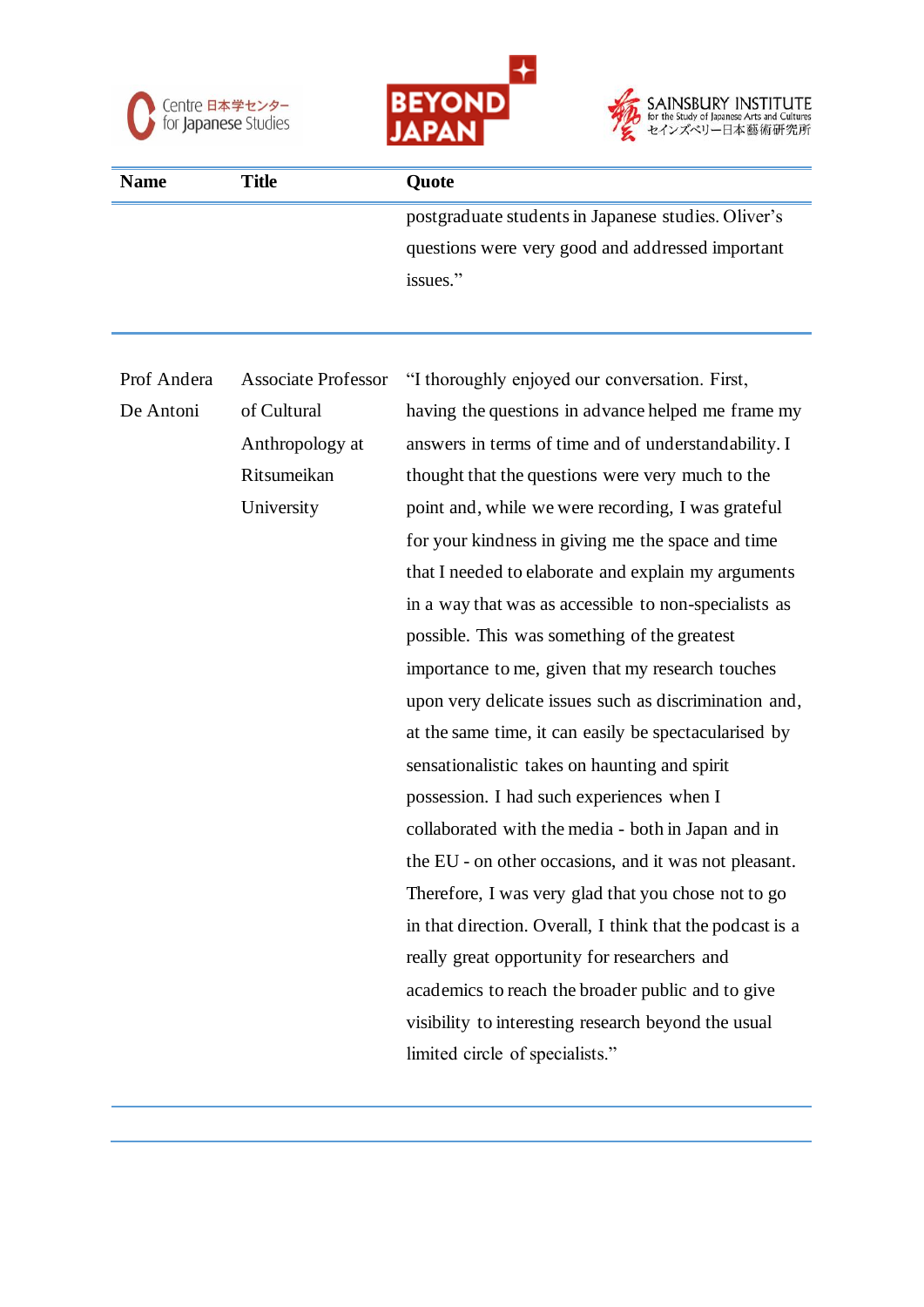

Manoa





| <b>Name</b>  | <b>Title</b>        | Quote                                                  |
|--------------|---------------------|--------------------------------------------------------|
| Dr Paula     | Historian of        | "Beyond Japan is one of only a very few podcasts       |
| Curtis       | premodern Japan at  | that showcases recent research in Japanese Studies at  |
|              | Yale University     | a professional level of production. At its head,       |
|              |                     | Oliver Moxham is an efficient and knowledgeable        |
|              |                     | producer and organizer. Social media continues to      |
|              |                     | play a larger and larger role in how scholars          |
|              |                     | disseminate their work and ideas globally,             |
|              |                     | particularly in a way that is accessible to the public |
|              |                     | and findable for specialists inside and outside of     |
|              |                     | their fields. To this end, the continuation of Beyond  |
|              |                     | Japan will be an important part of keeping up with     |
|              |                     | these trends and offering new ways for Japan           |
|              |                     | specialists to connect to one another and reflect on   |
|              |                     | current issues in the field and broader events. I hope |
|              |                     | to see Beyond Japan continue to grow and look          |
|              |                     | forward to participating once again in the future as   |
|              |                     | my own work develops."                                 |
|              |                     |                                                        |
|              |                     |                                                        |
| Prof Chizuko | Professor of Asian  | "I would like to thank Oliver for making the process   |
| Allen        | Pacific American    | pain-free for me. I'm not an experienced presenter,    |
|              | Studies, University | especially on podcasts, but his preparations           |
|              | of Hawaii at        | including the emailed questions made things easier     |

*Beyond Japan* is helpful to both presenters and listeners, and I hope it goes on in the coming years."

for me. This is a great way to reach out to people

who are interested in the topics but haven't had a

chance to read about them.